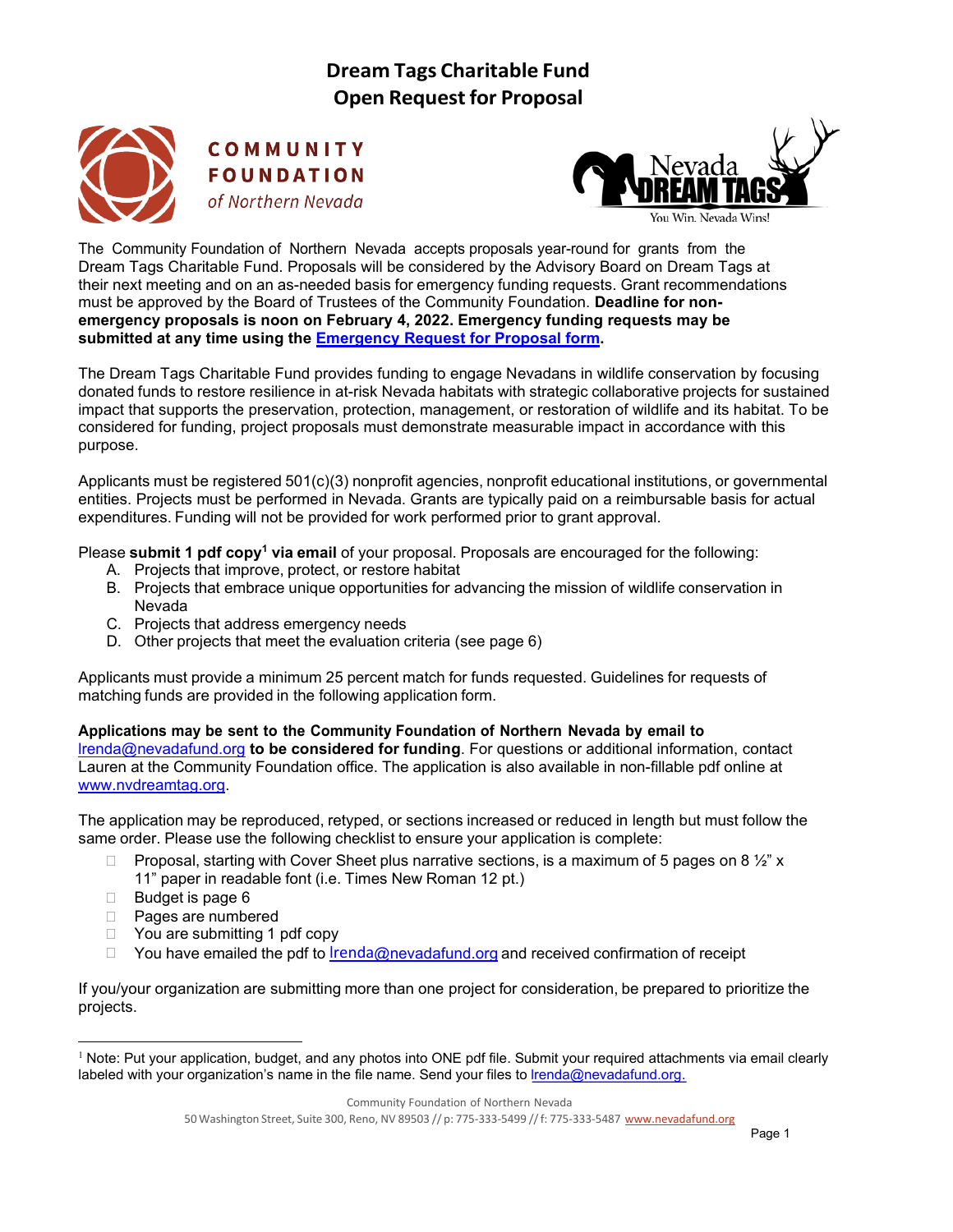|                                                                                                                                                                                                                                                                                                         |                        |                        |                    | <b>Cover Sheet</b>                                                                                    |           |  |  |  |  |  |
|---------------------------------------------------------------------------------------------------------------------------------------------------------------------------------------------------------------------------------------------------------------------------------------------------------|------------------------|------------------------|--------------------|-------------------------------------------------------------------------------------------------------|-----------|--|--|--|--|--|
| Organization Name: Nevada Department of Wildlife                                                                                                                                                                                                                                                        | <b>Office Use Only</b> |                        |                    |                                                                                                       |           |  |  |  |  |  |
| <b>Organization Type:</b>                                                                                                                                                                                                                                                                               | Date received:         |                        |                    |                                                                                                       |           |  |  |  |  |  |
| 501(c)(3) EIN#                                                                                                                                                                                                                                                                                          | Project #              |                        |                    |                                                                                                       |           |  |  |  |  |  |
|                                                                                                                                                                                                                                                                                                         |                        |                        |                    |                                                                                                       |           |  |  |  |  |  |
| Address: 6980 Sierra Center Parkway, Suite 120, Reno<br><b>Grant Amount:</b><br>Nevada 89511                                                                                                                                                                                                            |                        |                        |                    |                                                                                                       |           |  |  |  |  |  |
| Project Name: Dry Valley Rim and Parsnip Fire Seeding Project                                                                                                                                                                                                                                           |                        |                        |                    |                                                                                                       |           |  |  |  |  |  |
| Is this proposal being submitted as an Emergency funding request? (Circle one) No                                                                                                                                                                                                                       |                        |                        |                    |                                                                                                       |           |  |  |  |  |  |
| Amount requested: \$75,000                                                                                                                                                                                                                                                                              |                        |                        |                    | Website: www.ndow.org                                                                                 |           |  |  |  |  |  |
|                                                                                                                                                                                                                                                                                                         |                        |                        |                    | Project start date (mm/yyyy): 07/2022 Projected completion date (mm/yyyy): 02/2022                    |           |  |  |  |  |  |
| This funding will be used to (complete this sentence with a max of 2 sentences): This funding will be<br>used to supplement BLM seed mixes for the Dry Valley Rim and Parsnip Fire herbicide<br>treatment projects to provide improved habitat values for mule deer, sage-grouse and other<br>wildlife. |                        |                        |                    |                                                                                                       |           |  |  |  |  |  |
| <b>Key People:</b>                                                                                                                                                                                                                                                                                      |                        | Director:              | <b>Tony Wasley</b> |                                                                                                       |           |  |  |  |  |  |
|                                                                                                                                                                                                                                                                                                         |                        |                        |                    |                                                                                                       |           |  |  |  |  |  |
|                                                                                                                                                                                                                                                                                                         |                        | <b>Board</b><br>Chair: |                    |                                                                                                       |           |  |  |  |  |  |
|                                                                                                                                                                                                                                                                                                         |                        | <b>Project</b>         | Name:              | <b>Katie Andrle</b>                                                                                   |           |  |  |  |  |  |
|                                                                                                                                                                                                                                                                                                         |                        | Contact:               |                    |                                                                                                       |           |  |  |  |  |  |
|                                                                                                                                                                                                                                                                                                         |                        |                        | <b>Position:</b>   | Supervising Habitat Biologist                                                                         |           |  |  |  |  |  |
|                                                                                                                                                                                                                                                                                                         |                        |                        |                    |                                                                                                       |           |  |  |  |  |  |
|                                                                                                                                                                                                                                                                                                         |                        |                        | Phone:             | 775-688-1145                                                                                          |           |  |  |  |  |  |
|                                                                                                                                                                                                                                                                                                         |                        |                        |                    |                                                                                                       |           |  |  |  |  |  |
|                                                                                                                                                                                                                                                                                                         |                        |                        | Fax:               |                                                                                                       |           |  |  |  |  |  |
|                                                                                                                                                                                                                                                                                                         |                        |                        |                    |                                                                                                       |           |  |  |  |  |  |
|                                                                                                                                                                                                                                                                                                         |                        |                        | Email:             | kmandrle@ndow.org                                                                                     |           |  |  |  |  |  |
|                                                                                                                                                                                                                                                                                                         |                        |                        |                    |                                                                                                       |           |  |  |  |  |  |
|                                                                                                                                                                                                                                                                                                         |                        |                        |                    | Organization Mission: The NDOW manages, protects, and restores Nevada's wildlife and its habitat,     |           |  |  |  |  |  |
| and promotes safe boating on Nevada waters.                                                                                                                                                                                                                                                             |                        |                        |                    |                                                                                                       |           |  |  |  |  |  |
| Project is on (check all that apply) X Public Private land.                                                                                                                                                                                                                                             |                        |                        |                    |                                                                                                       |           |  |  |  |  |  |
|                                                                                                                                                                                                                                                                                                         |                        |                        |                    | Are government permits or decision documents needed for the project? X                                | No<br>Yes |  |  |  |  |  |
|                                                                                                                                                                                                                                                                                                         |                        |                        |                    | If so, are those permits and decision documents already secured? $X$ Yes $\_\_\_$ No                  |           |  |  |  |  |  |
|                                                                                                                                                                                                                                                                                                         |                        |                        |                    | If permits and decision documents are needed but not yet secured, in #4 of the Narrative Requirements |           |  |  |  |  |  |
|                                                                                                                                                                                                                                                                                                         |                        | Date awarded:          |                    | provide a list of permits and documents needed and a schedule for securing them.                      |           |  |  |  |  |  |
| Has your                                                                                                                                                                                                                                                                                                |                        | Project # & title:     |                    |                                                                                                       |           |  |  |  |  |  |
| organization                                                                                                                                                                                                                                                                                            |                        | Amount of Award:       |                    |                                                                                                       |           |  |  |  |  |  |
| received other grants                                                                                                                                                                                                                                                                                   |                        | Date awarded:          |                    |                                                                                                       |           |  |  |  |  |  |
| from the Dream Tags                                                                                                                                                                                                                                                                                     |                        | Project # & title:     |                    |                                                                                                       |           |  |  |  |  |  |
| Fund?                                                                                                                                                                                                                                                                                                   |                        | Amount of Award:       |                    |                                                                                                       |           |  |  |  |  |  |
| <b>Yes</b>                                                                                                                                                                                                                                                                                              |                        |                        |                    |                                                                                                       |           |  |  |  |  |  |
| (use additional pages to                                                                                                                                                                                                                                                                                |                        |                        |                    |                                                                                                       |           |  |  |  |  |  |
| list ALL funded projects)                                                                                                                                                                                                                                                                               |                        |                        |                    |                                                                                                       |           |  |  |  |  |  |
| (See Attachment A)                                                                                                                                                                                                                                                                                      |                        |                        |                    |                                                                                                       |           |  |  |  |  |  |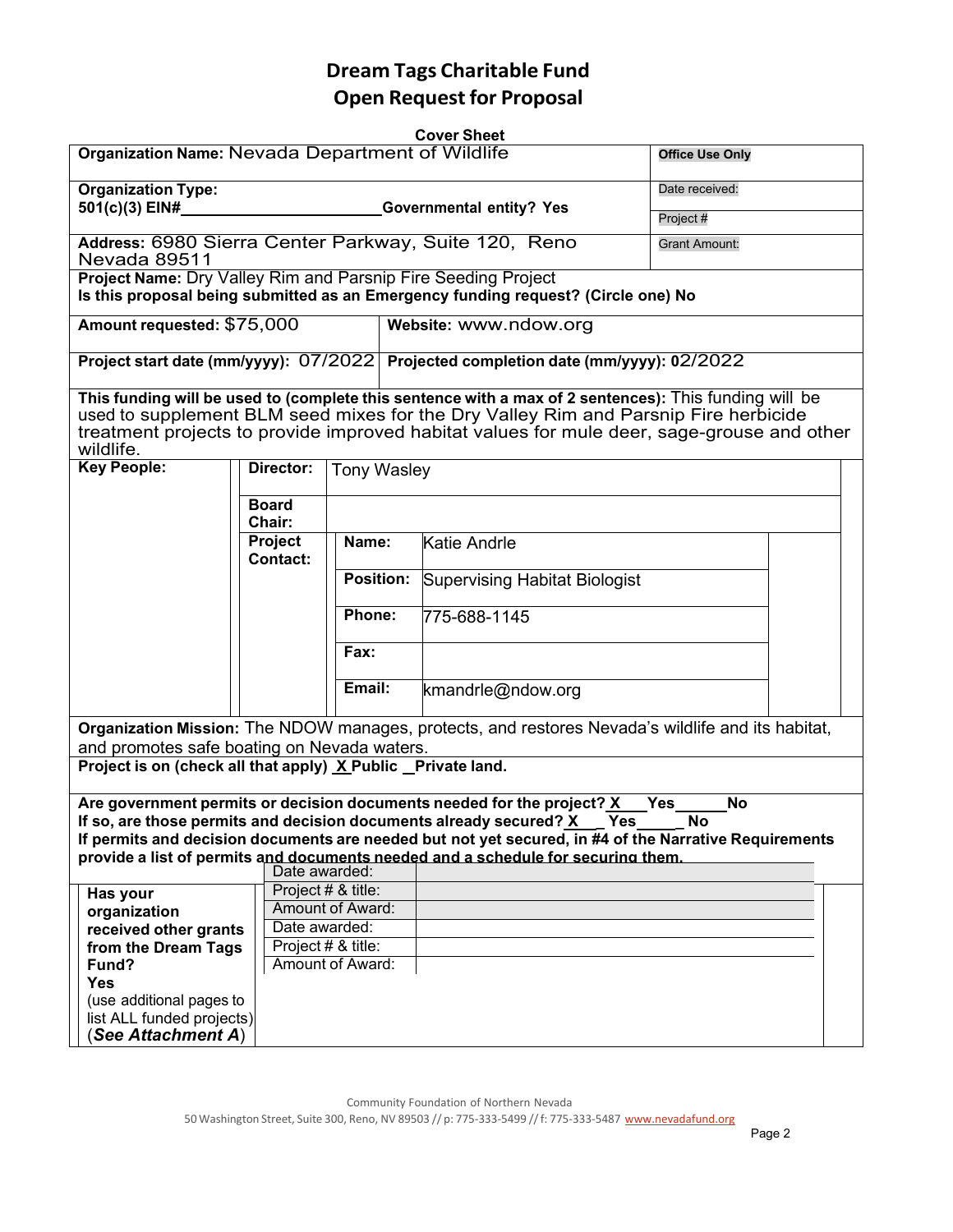### **DESCRIPTION OF PROJECT UNDER CONSIDERATION**

Indicate the description that best fits the project you are proposing. Mark no more than three categories:

- X A. Projects that improve, protect, or restore habitat
- B. Projects that embrace unique opportunities for advancing the mission of wildlife conservation in Nevada
- X C. Projects that address emergent needs
- D. Other projects that meet the evaluation criteria

### **NARRATIVE REQUIREMENTS**

Provide answers for all sections below; use the numbers and topics (in **bold**) to label each section in your response. Your application is limited to 5 narrative pages, including the cover sheet. Your budget is page 6. **All projects are required to have measurable outcomes:**

- 1. Specific **project goals and measurable outcomes**. How do these tie to the project description? The goal of this project is to improve the vegetation community and habitat conditions for mule deer, sage-grouse, pronghorn antelope and other wildlife on the Dry Valley Rim and Parsnip Fire areas. Measurable outcomes will be decided in the future once specific prescriptions are developed.
- 2. **Project location**.

Dry Valley Rim and Parsnip Fire (Buffalo Hills)

- 3. **Project description**. Include site map and aerial photos if applicable/possible. Maps and photos must fit on 8-1/2" x 11" paper and may be attached at the end of your proposal after the budget. The monies from this funding request will be used to purchase seeds, apply seed and conduct other seed bed preparation on the Dry Valley Rim and Parsnip Fire (Buffalo Hills) project areas. The BLM sprayed pre-emergent herbicide on ~7,000 acres of the Dry Valley Rim in the fall of 2021 and a pre-emergent herbicide on ~7,000 acres of the Parsnip Fire (2016) in the falls of 2017 and 2019 to remove undesirable medusahead and cheatgrass infestations. The 2019 Parsnip herbicide treatment was effective in removing medusahead and cheatgrass and an opportunity exists to seed this area with desirable species, before cheatgrass and medusahead re-occupy the site. The Dry Valley Rim site will be inspected prior to seeding to ensure the herbicide treatment was effective and develop a seed prescription for this area. A successful seeding will provide improved habitat values to mule deer, sage-grouse, pronghorn antelope and other wildlife that occupy this area for decades. Furthermore, the establishment of desirable seeded species will reduce the frequency of fire and improve the vegetation community resilience, while improving recreational, livestock management, and other rangeland resource values.
- 4. **Permitting**. Provide a permitting schedule for your project along with your plan for getting the required permits and decision documents. Be sure to include the cost of permitting/decision documents as a line item in your budget.

All national environmental policy act (NEPA) activities fall under BLM's administration and herbicide and seeding has been permitted.

- 5. If **future phases** of the project will be needed, identify anticipated sources of funding. If future phases of the project will be needed, NDOW will continue to support and pursue funding in partnership with BLM and other partners to support these activities.
- 6. **Principals involved** in leading or coordinating the project or activity. Katie Andrle, Supervising Habitat Biologist Western Region Tori Cernoch, Habitat Biologist Jon Ewanyk, Game Biologist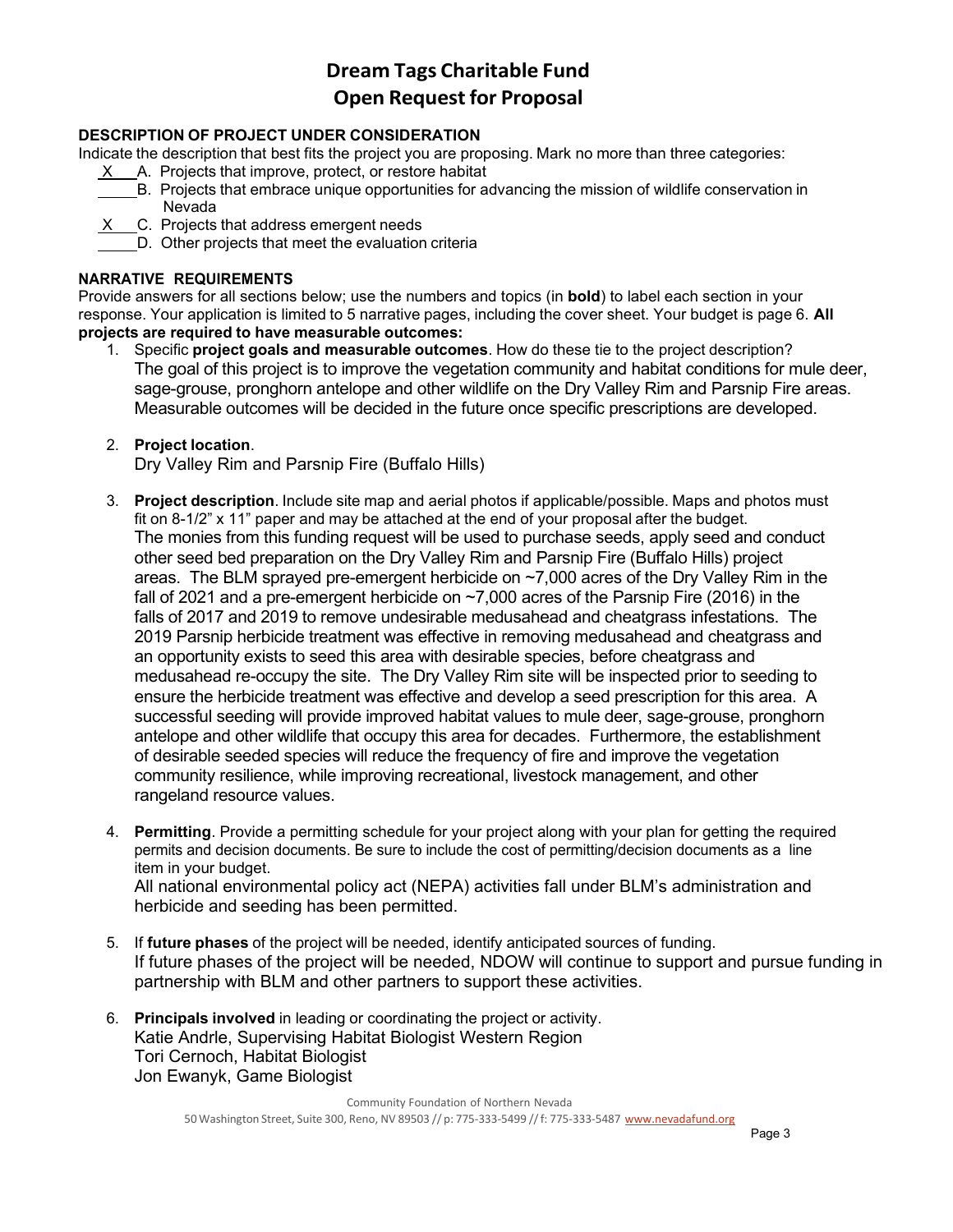Mark Freese, Habitat Staff Specialist Lee Davis, Habitat Staff Specialist Alan Jenne, Habitat Division Chief

- 7. Number of **staff positions involved** in project: Fulltime Part-time ("Fulltime" means 100% of their staff position will be dedicated to this project; "part-time" means only a portion of their staff position will be dedicated to this project) Regional Supervising Habitat Biologists will be the NDOW staff dedicated to facilitating the purchase of seed, seed application, and seedbed preparation. Other NDOW personnel may be involved in the application of the seed through aerial seeding efforts. No salary money is being requested through this Dream Tag proposal as all NDOW salaries are generated by other sources. All Dream Tag funding will be used for on-the-ground rehabilitation efforts.
- 8. Number of **volunteers involved** in project and an estimated number of volunteer hours. The number of volunteers that may be involved in this effort is unknown at this time.
- 9. **Timeline** of Project. List key dates and include project milestones. *Note*: Be realistic in your estimate of dates and milestones. List any factors that may cause a delay in implementing and/or completing the project.2
	- April-July 2022 evaluate Dry Valley Rim Treatment from fall 2021 to ensure success and evaluate seeding need and develop prescriptions. Evaluate seeding efforts from previous years.
	- May -August 2023– Seed purchase
	- August January Aerial contract and application
	- April July 2023 2028 Monitor success and adaptively manage
- 10. **Success**. Tell the committee how we will know you succeeded in what you proposed to do. Project goals, objectives and success vs. failure determinations may vary depending upon site constraints (e.g. ecological site potential) and seeding prescription (e.g. simple seed mix vs. diverse seed mix). Below are examples of a few measurable objectives that could be used to measure success.
	- A minimum of three seeded perennial grasses per square meter rooted firmly in the soil, with consideration to site selection factors such as soils, topography, native release of desirable species, and the potential for seedling establishment.
	- A minimum of one seeded shrub per three square meters, with consideration to site selection factors such as soils, topography, native release of desirable species, and the potential for seedling establishment.
- 11. **Grant match**. All applicants must provide a match of at least 25 percent for dollars requested. The match may be with funding and/or in-kind services. Complete the Grant Match section of the application.

BLM has contributed ~\$280,000 in herbicide acquisition and application to date. Additionally, BLM anticipates supporting the seeding project with ~\$150,000-\$200,000 contribution. Lastly, it is estimated that BLM has spent ~\$40,000 permitting these projects.

NDOW will be applying for additional funding (e.g. Heritage Funding, Habitat Conservation, Fee, Upland Game Bird, NGO funding request, Rehabilitation Grant, etc.) that is estimated at \$150,000 dollars.

Community Foundation of Northern Nevada 12. **Project budget** (see Sample Budget Template on page 5 of this RFP). Provide detail on line-item expenditures and show which costs are to be paid for by the Dream Tags Charitable Fund grant,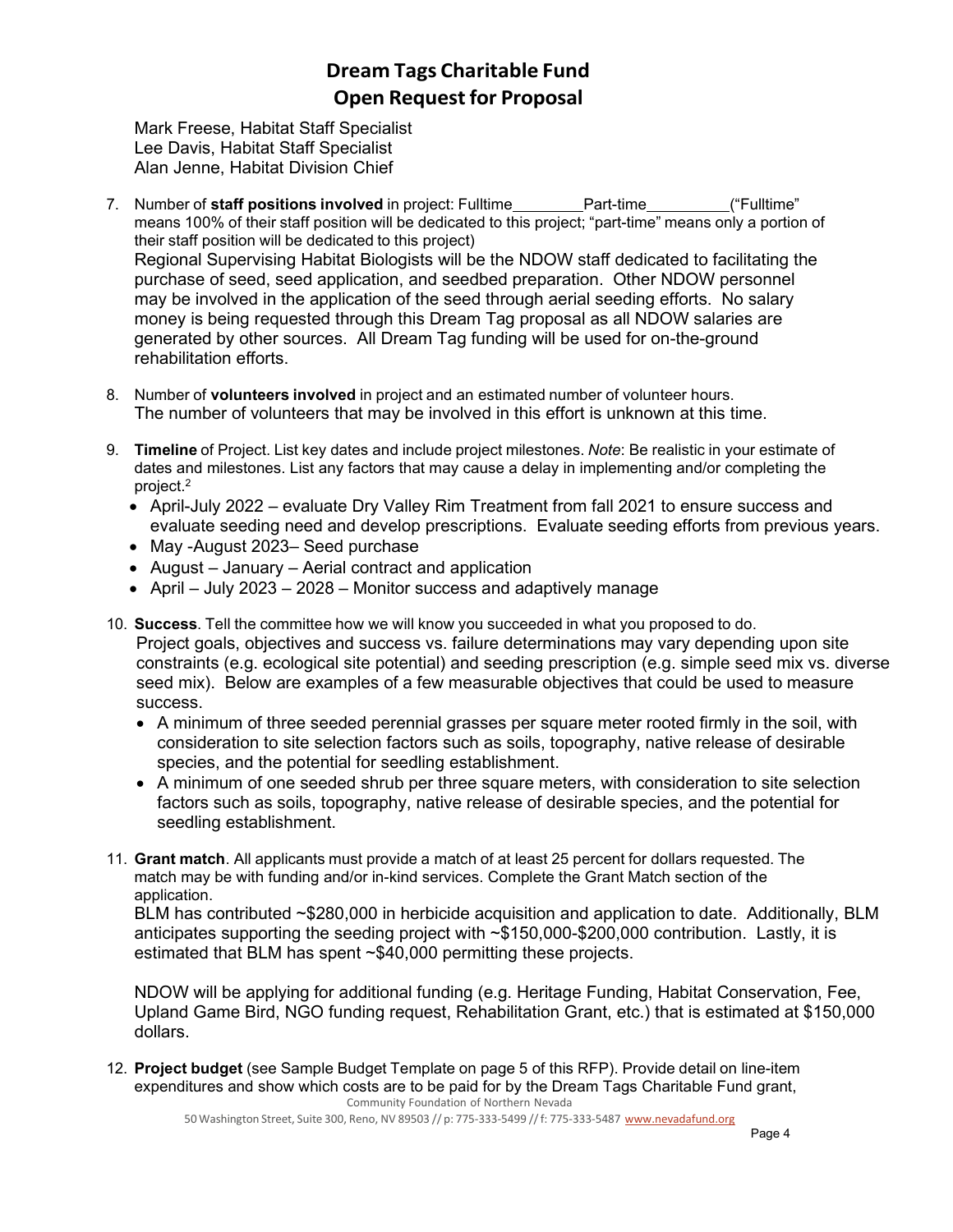which expenses will be paid by other sources of funding, and which will be paid for with in-kind services. **Project budget must be on its own on page 6.**

*Note: Indirect/overhead expenses cannot exceed 25 percent*

Grants from the Dream Tags Charitable Fund are paid on a reimbursable basis for actual expenditures only. Craft your budget in such a way that requests for reimbursement correspond to the original budget.

<sup>2</sup> Funding will not be provided for work performed prior to grant approval.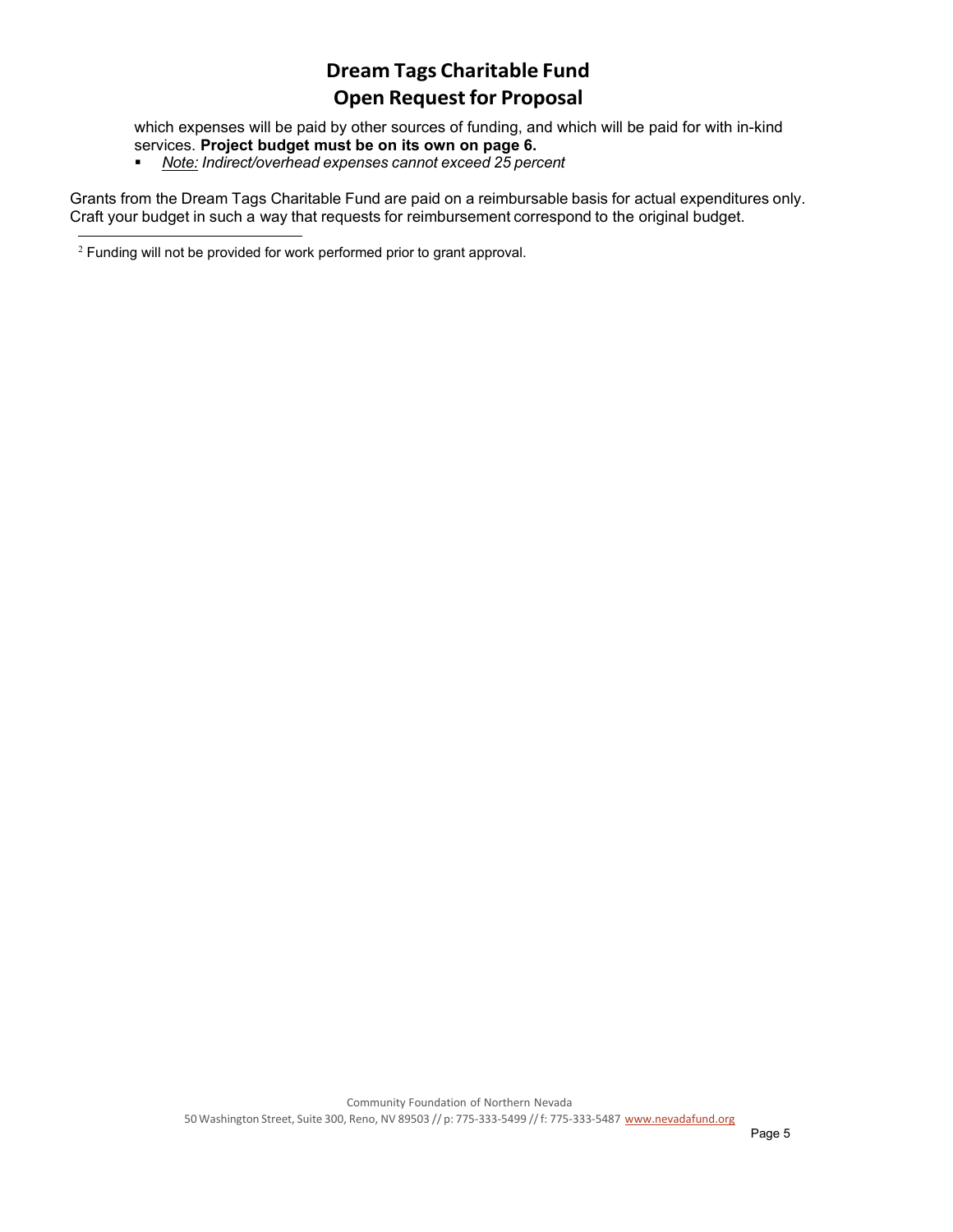| <b>Grant Match</b>                                                   |                                                                                                                                                                                                                                                                                                           |           |                                                                                          |  |  |  |  |
|----------------------------------------------------------------------|-----------------------------------------------------------------------------------------------------------------------------------------------------------------------------------------------------------------------------------------------------------------------------------------------------------|-----------|------------------------------------------------------------------------------------------|--|--|--|--|
| Match amount to be                                                   |                                                                                                                                                                                                                                                                                                           |           | \$695,000                                                                                |  |  |  |  |
| provided:                                                            |                                                                                                                                                                                                                                                                                                           |           |                                                                                          |  |  |  |  |
| <b>Match</b>                                                         | Please provide the form of your matching funds. If match is made up of both cash                                                                                                                                                                                                                          |           |                                                                                          |  |  |  |  |
| details:                                                             | and in-kind, fill in both sections.                                                                                                                                                                                                                                                                       |           |                                                                                          |  |  |  |  |
|                                                                      | Match is:                                                                                                                                                                                                                                                                                                 |           |                                                                                          |  |  |  |  |
|                                                                      | Cash                                                                                                                                                                                                                                                                                                      | \$655,000 |                                                                                          |  |  |  |  |
|                                                                      | In-kind                                                                                                                                                                                                                                                                                                   | \$40,000  |                                                                                          |  |  |  |  |
|                                                                      |                                                                                                                                                                                                                                                                                                           |           | Note: Provide an itemized breakdown of volunteer match in your<br>budget with rationale. |  |  |  |  |
|                                                                      | For the cash portion of your match, is the funding already being held by the<br>applicant for this project? Yes No X                                                                                                                                                                                      |           |                                                                                          |  |  |  |  |
| <b>Description</b><br>of matching<br>funds/in-<br>kind<br>donations: | Matching funds will be comprised of a combination of funds including but not limited,<br>federal grant dollars, federal partner dollars provided to NDOW through agreements,<br>numerous NDOW generated funding sources (e.g. Habitat Conservation Fee), and non-<br>governmental organization donations. |           |                                                                                          |  |  |  |  |

### **REQUIRED ATTACHMENTS**

Submit the following attachments via email. Clearly label each file with your organization's name.

### **Nonprofits submit:**

- □ Last audited financial statements if your organization has been audited
- □ List of Board of Directors
- □ Copy of agency's IRS 501(c)(3) Tax Determination Letter
- □ Copy of the agency's most recent IRS Form 990

### **Governmental entities submit:**

□ Departmental budget in lieu of audited financial statements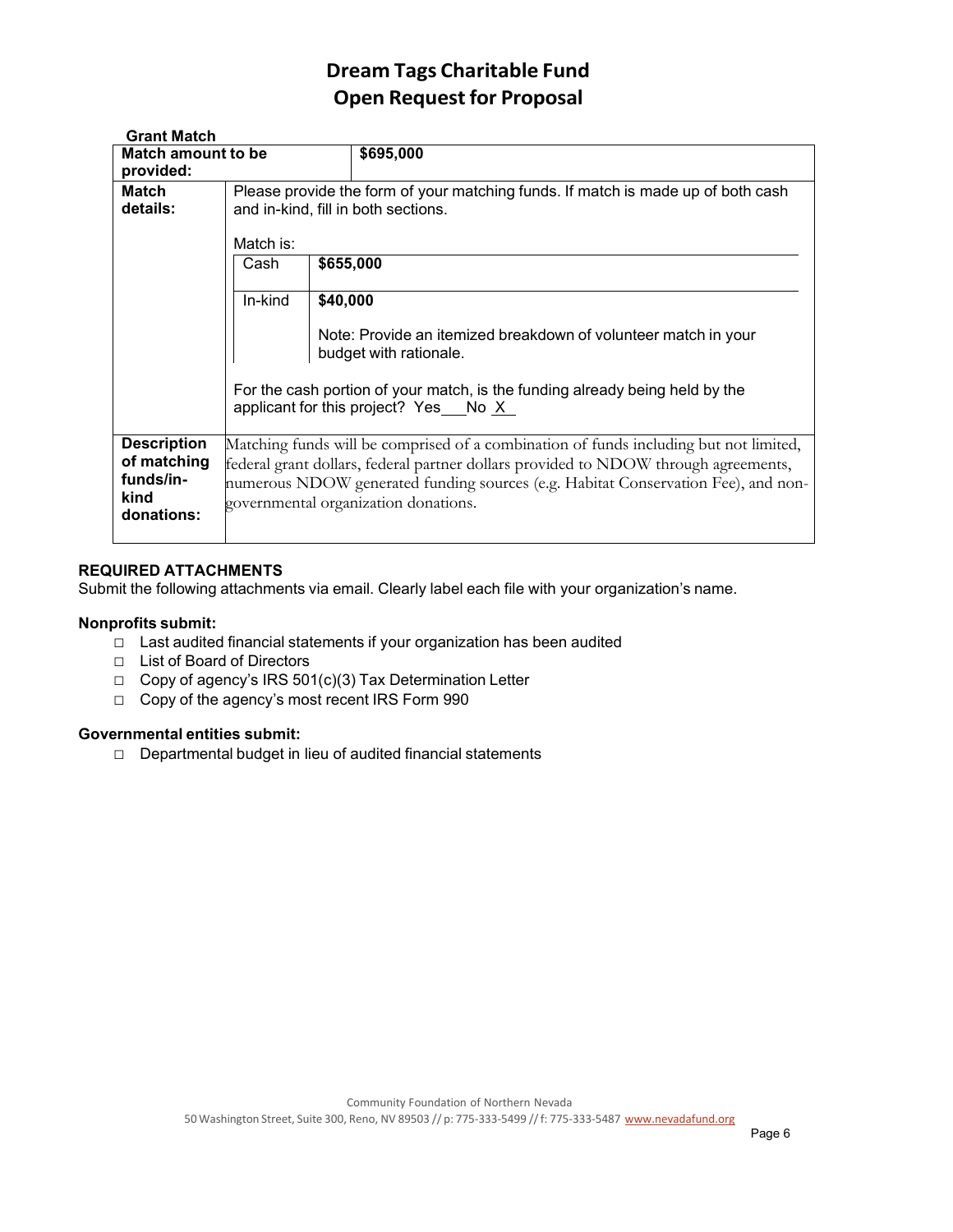|                                                                                 |                 | <b>ORIGINAL PROJECT BUDGET</b>           |                 |                 | <b>REIMBURSEMENT REPORT</b>       |                                                   |  |
|---------------------------------------------------------------------------------|-----------------|------------------------------------------|-----------------|-----------------|-----------------------------------|---------------------------------------------------|--|
| <b>Budget Item</b><br>Description*                                              | DT\$            | <b>Other</b><br><b>Funding</b><br>Name** | Match \$        | <b>Total</b>    | <b>Expenditures</b><br>to date DT | <b>Expenditures</b><br>to date (other<br>sources) |  |
|                                                                                 |                 |                                          |                 |                 |                                   |                                                   |  |
| Design/Engineering                                                              | x, x            | Agency X                                 | $\blacksquare$  | x, x            | x, x                              |                                                   |  |
| Permitting                                                                      | x, x            | <b>BLM</b>                               | x,xxx           | $x, x \times x$ |                                   | \$40,000                                          |  |
| Labor--paid                                                                     | $x, x \times x$ | Agency X                                 | $x, x \times x$ | $x, x \times x$ | x,xxx                             |                                                   |  |
| Labor-volunteer***                                                              |                 | Own people                               | x, x            | x, x            | x,xxx                             |                                                   |  |
| Construction                                                                    | x, x            | Agency Y                                 | xx,             | x, x            |                                   |                                                   |  |
| Materials - seed and<br>aerial contract                                         | x, x            | <b>BLM</b>                               | \$150,000       | \$150,000       |                                   |                                                   |  |
| Herbicide and aerial<br>spray contract                                          | x, x            | <b>BLM</b>                               |                 |                 |                                   | \$280,000                                         |  |
| Materials - seed and<br>herbicide                                               | \$75,000        | <b>NDOW</b>                              | \$100,000       | \$175,000       |                                   |                                                   |  |
| Contracting for<br>seed application<br>and additional<br>restoration activities | x, x            | <b>NDOW</b>                              | \$50,000        | \$50,000        |                                   |                                                   |  |
| Overhead (max. 25%)                                                             | x, x            | Own agency                               | x, x            | x, x            |                                   |                                                   |  |
|                                                                                 |                 |                                          |                 |                 |                                   |                                                   |  |
| <b>TOTAL</b>                                                                    | \$75,000        |                                          | \$300,000       | \$375,000       | \$xx.xxx                          | \$320,000                                         |  |
| *These are comple descriptions                                                  |                 |                                          |                 |                 |                                   |                                                   |  |

#### **SAMPLE BUDGET TEMPLATE**

These are sample descriptions.

\*\*Explain status of other funding if not in hand.

\*\*\*Provide an itemized breakdown by skillset per hour.

If project is to be implemented in phases, please separate budget into each phase.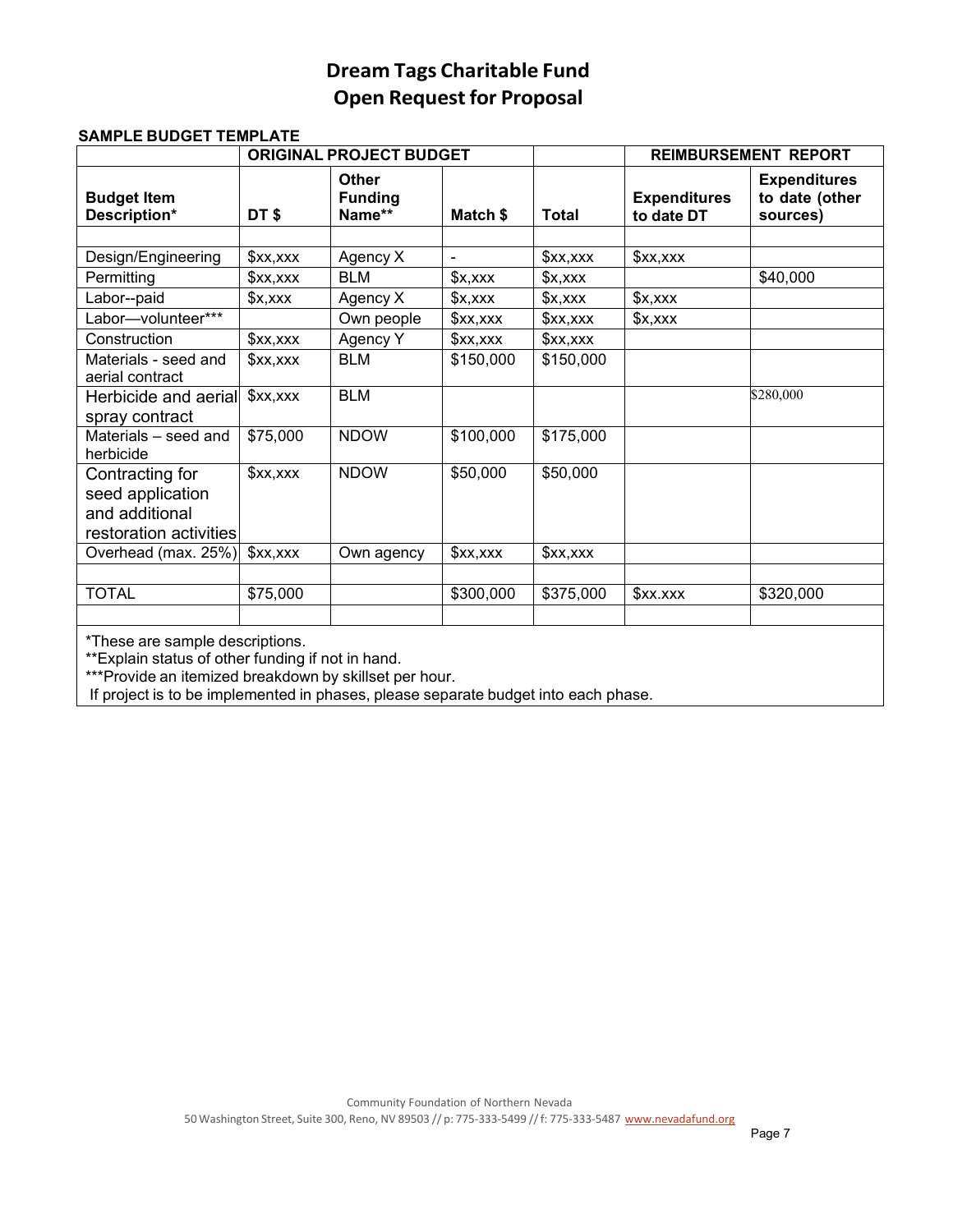### **GRANTEE REQUIREMENTS**

To be eligible for funding, grantees must adhere to the following requirements:

- Monies are to be used and/or disbursed exclusively for the charitable uses and purposes.
- The Dream Tags Fund shall be used exclusively to provide support for the preservation, protection, management or restoration of Nevada's wildlife and its habitat.
- The Charitable Beneficiaries may include 501(c)(3) organizations and governmental entities. Any grants to governmental entities must be made exclusively for public benefit purposes.
- All grantees will be required to sign a grant agreement stipulating their agreement with all of the terms, conditions, and reporting requirements.
- To maintain eligibility to receive grant funds, each Charitable Beneficiary must comply at all times with the following requirements:
	- 1. Charitable Beneficiaries must be exempt from federal income taxation under Section 501(c)(3) of the Code;
	- 2. Charitable Beneficiaries shall use all Fund distributions toward projects that are appropriate and legal public expenditures;
	- 3. Charitable Beneficiaries must provide financial details and/or reports of their organizations upon request;
	- 4. Charitable Beneficiaries must not use any Fund distributions for political contributions or political advocacy;
	- 5. Charitable Beneficiaries must implement the projects, activities, and/or programs for which they received Fund distributions as agreed upon in the grant acceptance agreement, or must return all such distributions to the Community Foundation forthwith;
	- 6. Charitable Beneficiaries must provide the Community Foundation with quarterly reports detailing the activities of their projects and/or programs; and
	- 7. Charitable Beneficiaries must sign an agreement regarding their compliance with the qualifications hereof.

### **PROJECT EVALUATION CRITERIA**

Each proposal will be evaluated on criteria that include but are not limited to:

- Measurable outcomes in accordance with the exclusive goal of the Dream Tags Charitable Fund.
- Monitoring and reporting to learn from the project and track project accomplishments.
- Closeness of project focus to areas of funding emphasis (on-the-ground habitat improvements).
- Readiness of sponsoring organization to undertake and complete project.
- Opportunities to partner with others to leverage funds and accomplish larger outcomes.
- Consistency with established Dream Tags Charitable Fund operations (timeline, match, etc.).
- Impact on preservation, protection, management, or restoration of Nevada's wildlife and its habitat.
- Absence of negative or unintended consequences.
- Solutions to known problems as identified through past research and monitoring.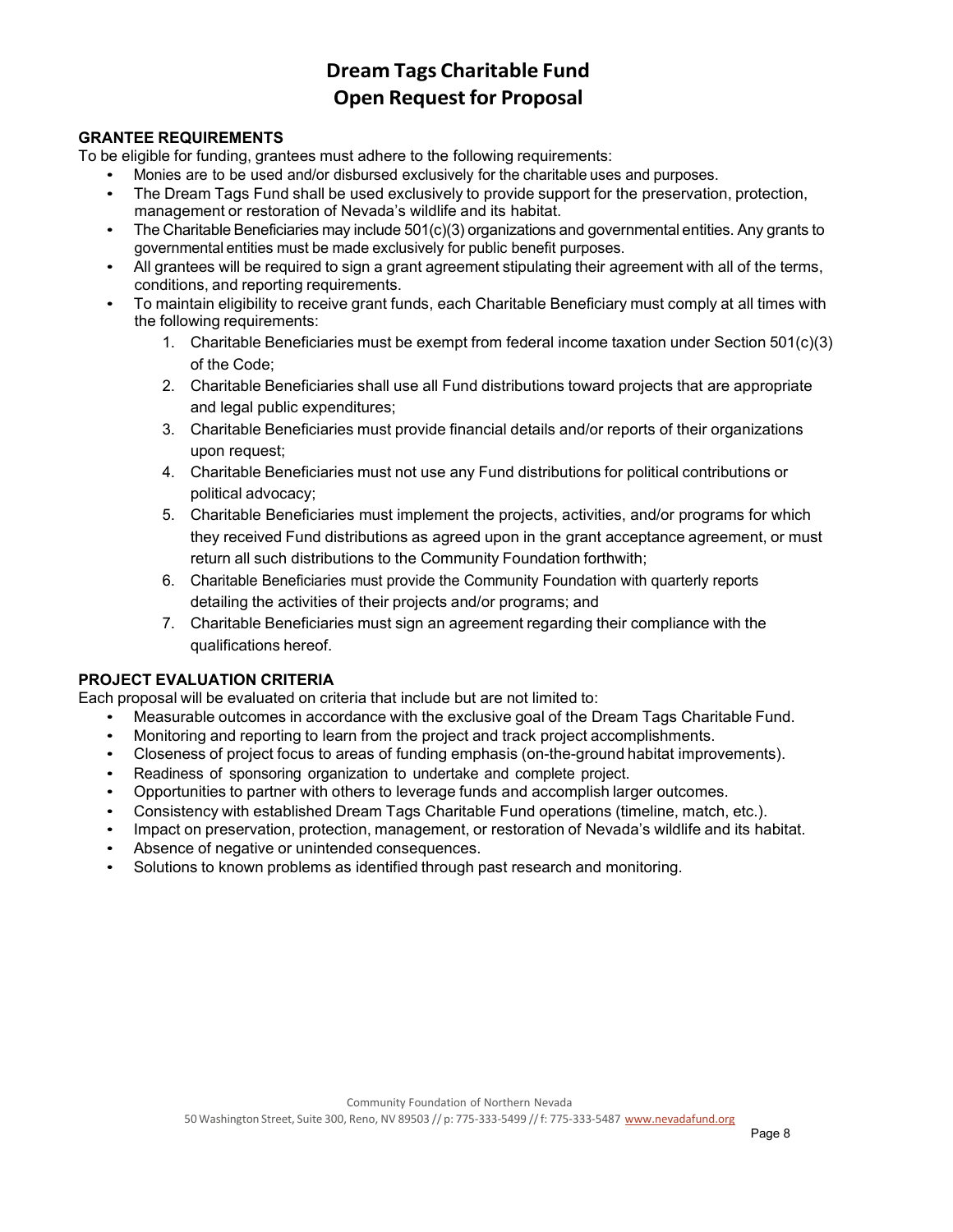### **A[ppendix A](https://nvdreamtag.org/wp-content/uploads/2021/09/76-NDOW-Smith-Valley-Fall-2021.pdf)**

[#76: NDOW Smith Valley 2021](https://nvdreamtag.org/wp-content/uploads/2021/09/76-NDOW-Smith-Valley-Fall-2021.pdf) Grant Amount: \$50,000

Organization Match: \$75,000 Proposal Date: July 2021

[#75: NDOW Douglas Canyon 2021](https://nvdreamtag.org/wp-content/uploads/2021/09/75-NDOW-Douglas-Fall-2021.pdf) Grant Amount: \$40,000 Organization Match: \$152,000 Proposal Date: July 2021

[#74: NDOW Whistler Mountain Pinyon Juniper Hand Thinning Project](https://nvdreamtag.org/wp-content/uploads/2021/09/74-NDOW-Whistler-Mountain-Fall-2021.pdf) Grant Amount: \$100,000 Organization Match: \$60,000 Proposal Date: July 2021

[#73: NDOW Nelson Creek Habitat Improvement Project](https://nvdreamtag.org/wp-content/uploads/2021/09/73-NDOW-Nelson-Creek-Fall-2021.pdf) Grant Amount: \$25,000 Organization Match: \$76,500 Proposal Date: July 2021

[#72: NDOW 2021 Emergency Fire Rehab](https://nvdreamtag.org/wp-content/uploads/2021/09/72-NDOW-Emergency-Fire-Rehab-Fall-2021.pdf) Grant Amount: \$250,000 Organization Match: \$2,000,000 [Proposal Date: July 2021](https://nvdreamtag.org/wp-content/uploads/2021/06/68-NDOW-Emergency-Proposal-Southern-NV-Guzzler-Fill.pdf)

[#68: NDOW Emergency Proposal-](https://nvdreamtag.org/wp-content/uploads/2021/06/68-NDOW-Emergency-Proposal-Southern-NV-Guzzler-Fill.pdf) Southern Nevada Guzzler Fill

Grant Amount: \$50,000 Proposal Date: September 2020

#67: NDOW Emergency Proposal- [2020 Wildfire Habitat Restoration Projects and Treatment Effectiveness Monitoring](https://nvdreamtag.org/wp-content/uploads/2021/06/67-NDOW-Emergency-Fire-Rehab-Proposal.pdf) Grant Amount: \$250,000 Organization Match: \$2,000,000 [Proposal Date: August 2020](https://nvdreamtag.org/wp-content/uploads/2020/01/60-Carson-City-Spring-2019.pdf)

[#61: NDOW for White Pine County Conservation District Cave Valley Ranch Pinyon & Juniper Removal Project](https://nvdreamtag.org/wp-content/uploads/2020/01/60-Carson-City-Spring-2019.pdf) Grant Amount: \$30,000 Organization Match: \$10,000 [Proposal Date: February 2019](https://nvdreamtag.org/wp-content/uploads/2020/01/58-NDOW-Emergency-Fire-Rehab-addl-funding-2.13.19.pdf)

[#58: NDOW Emergency Proposal for 2018 Wildfire Habitat Restoration Projects-](https://nvdreamtag.org/wp-content/uploads/2020/01/58-NDOW-Emergency-Fire-Rehab-addl-funding-2.13.19.pdf) add'l funding Grant Amount: \$100,000 Organization Match: \$2,106,000 Proposal Date: February 2019

[#58: NDOW Emergency Proposal for 2018 Wildfire Habitat Restoration Projects](https://nvdreamtag.org/wp-content/uploads/2019/01/58-NDOW-Emergency-Proposal-8.10.18.pdf) Grant Amount: \$250,000 Organization Match: \$894,000 Proposal Date: August 2018

[#55: NDOW Acquisition of Replacement Helicopter for NDOW](https://nvdreamtag.org/wp-content/uploads/2019/01/55-NDOW-proposal-to-IFC-6.7.18.pdf) Grant Amount: \$25,000 Organization Match: \$2,925,000

> Community Foundation of Northern Nevada 50 Washington Street, Suite 300, Reno, NV 89503 // p: 775-333-5499 // f: 775-333-5487 [www.nevadafund.org](http://www.nevadafund.org/)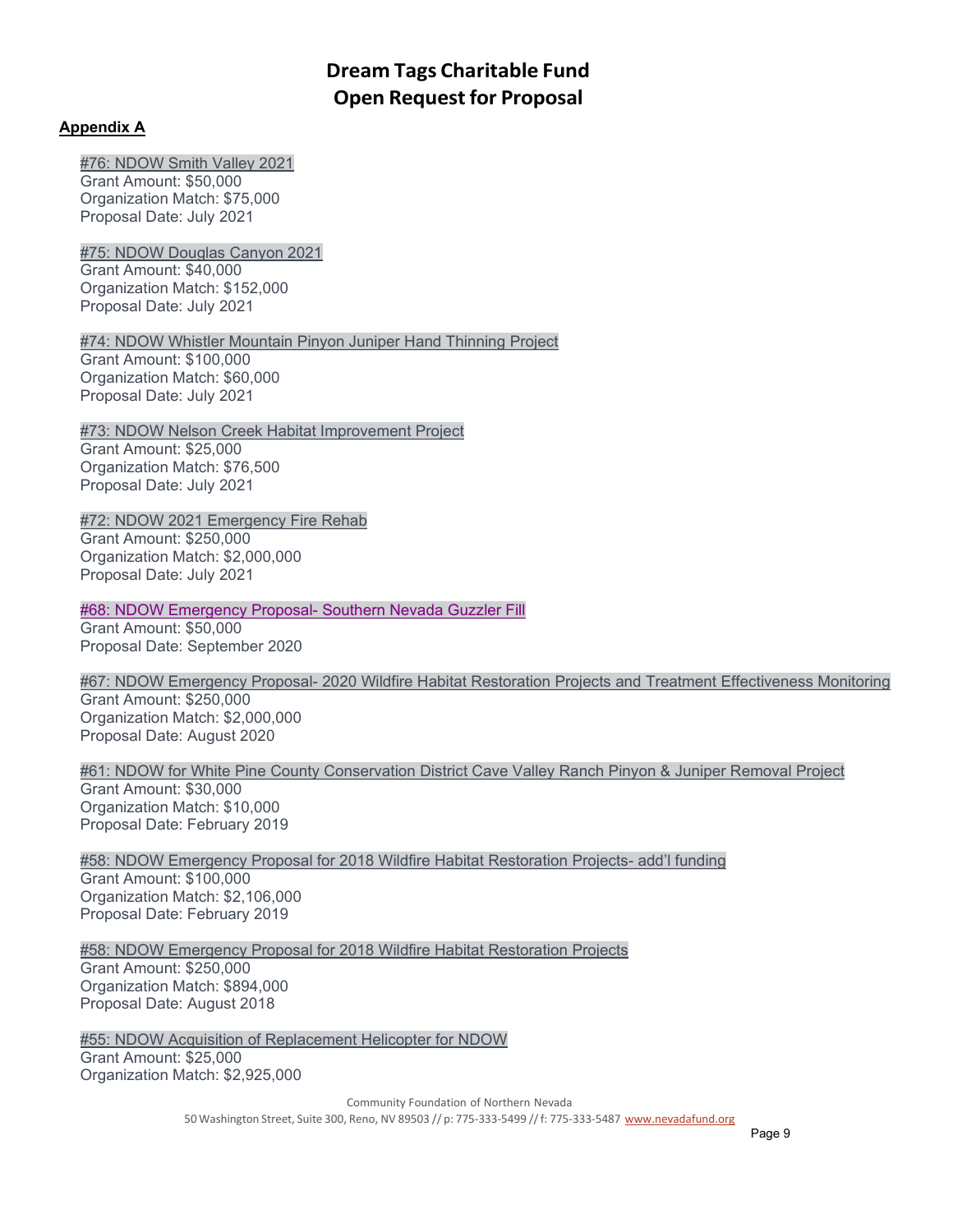[Proposal Date: June 2018](https://nvdreamtag.org/wp-content/uploads/2018/02/45-NDOW-2017-wildfire-habitat-restoration-projects.pdf)

[#45: NDOW 2017 Wildfire Habitat Restoration Projects](https://nvdreamtag.org/wp-content/uploads/2018/02/45-NDOW-2017-wildfire-habitat-restoration-projects.pdf)

Grant Amount: \$250,000 Organization Match: \$450,000 [Proposal Date: August 2017](https://nvdreamtag.org/wp-content/uploads/2016/12/42-NDOW-Wildfire-Habitat-Restoration-Emergency-Project.pdf)

[#42: NDOW Wildfire Habitat Restoration Emergency](https://nvdreamtag.org/wp-content/uploads/2016/12/42-NDOW-Wildfire-Habitat-Restoration-Emergency-Project.pdf) Grant Amount: \$125,000 Organization Match: \$450,000 Proposal Date: December 2016

[#41: NDOW Seeds for 2016 Wildlife Habitat Restoration Projects](https://nvdreamtag.org/projects/41-ndow-seeds-for-2016-wildlife-habitat-restoration-projects/) Requested Amount: \$100,000 Organization Match: \$95,000 Proposal Date: August 2016

[#40: NDOW 2015 Emergency Fire Rehabilitation](https://nvdreamtag.org/wp-content/uploads/2015/12/40-NDOW-2015-Emergency-Fire-Rehabilitation-Proposal.pdf) Grant Amount: Project cancelled by NDOW. Organization Match: \$100,000+ Proposal Date: [December 2015](https://nvdreamtag.org/wp-content/uploads/2015/04/36-Mud-and-Upper-and-Lower-Scott-Springs-Habitat-Enhancement-Project-03122015.pdf)

[#36: Mud and Upper and Lower Scott Springs Habitat Enhancement Project](https://nvdreamtag.org/wp-content/uploads/2015/04/36-Mud-and-Upper-and-Lower-Scott-Springs-Habitat-Enhancement-Project-03122015.pdf) Grant Amount: \$50,000 Organization Match: \$138,191 [Proposal date: April 2015](https://nvdreamtag.org/wp-content/uploads/2014/09/34-NDOW_FY15_SMITH_RANCH_FIRE_2014_09_11.pdf)

[#34: NDOW Smith Ranch Fire](https://nvdreamtag.org/wp-content/uploads/2014/09/34-NDOW_FY15_SMITH_RANCH_FIRE_2014_09_11.pdf) Grant Amount: Project cancelled by NDOW Organization Match: \$33,000

Proposal Date: September 2014

[#33: NDOW Seed Proposal Complete](https://nvdreamtag.org/wp-content/uploads/2014/09/33-NDOW-Seed-Proposal-Complete.pdf) Grant Amount: Project cancelled by NDOW Organization Match: \$300,000 [Proposal Date: September 2014](https://nvdreamtag.org/wp-content/uploads/2014/02/28-NDOW-Spruce-Mountain-Restoration_rv_3_2014_01_27_6pages_with_maps.pdf)

[#28: Nevada Department of Wildlife](https://nvdreamtag.org/wp-content/uploads/2014/02/28-NDOW-Spruce-Mountain-Restoration_rv_3_2014_01_27_6pages_with_maps.pdf) Grant Amount: \$25,000 Organization Match: \$193,500 Proposal Date: January 2014

[#27: Nevada Department of Wildlife](https://nvdreamtag.org/wp-content/uploads/2013/08/27-NDOW-Fire-Seed.pdf) Grant Amount: \$150,000 Organization Match: \$250,000 [Funding Date: August 2013](https://nvdreamtag.org/wp-content/uploads/2012/09/11NDOWRockSpringHabitatImprovement.pdf)

[#11: NDOW Rock Spring Habitat Improvement](https://nvdreamtag.org/wp-content/uploads/2012/09/11NDOWRockSpringHabitatImprovement.pdf) Grant Amount: Project cancelled by NDOW Organization Match: \$151,400 Funding Date: September 2012

[#8: NDOW Paradise Valley Medusahead Treatment](https://nvdreamtag.org/wp-content/uploads/2012/09/8NDOWParadiseValleyMedusaheadTreatment.pdf) Grant Amount: \$4,500

> Community Foundation of Northern Nevada 50 Washington Street, Suite 300, Reno, NV 89503 // p: 775-333-5499 // f: 775-333-5487 [www.nevadafund.org](http://www.nevadafund.org/)